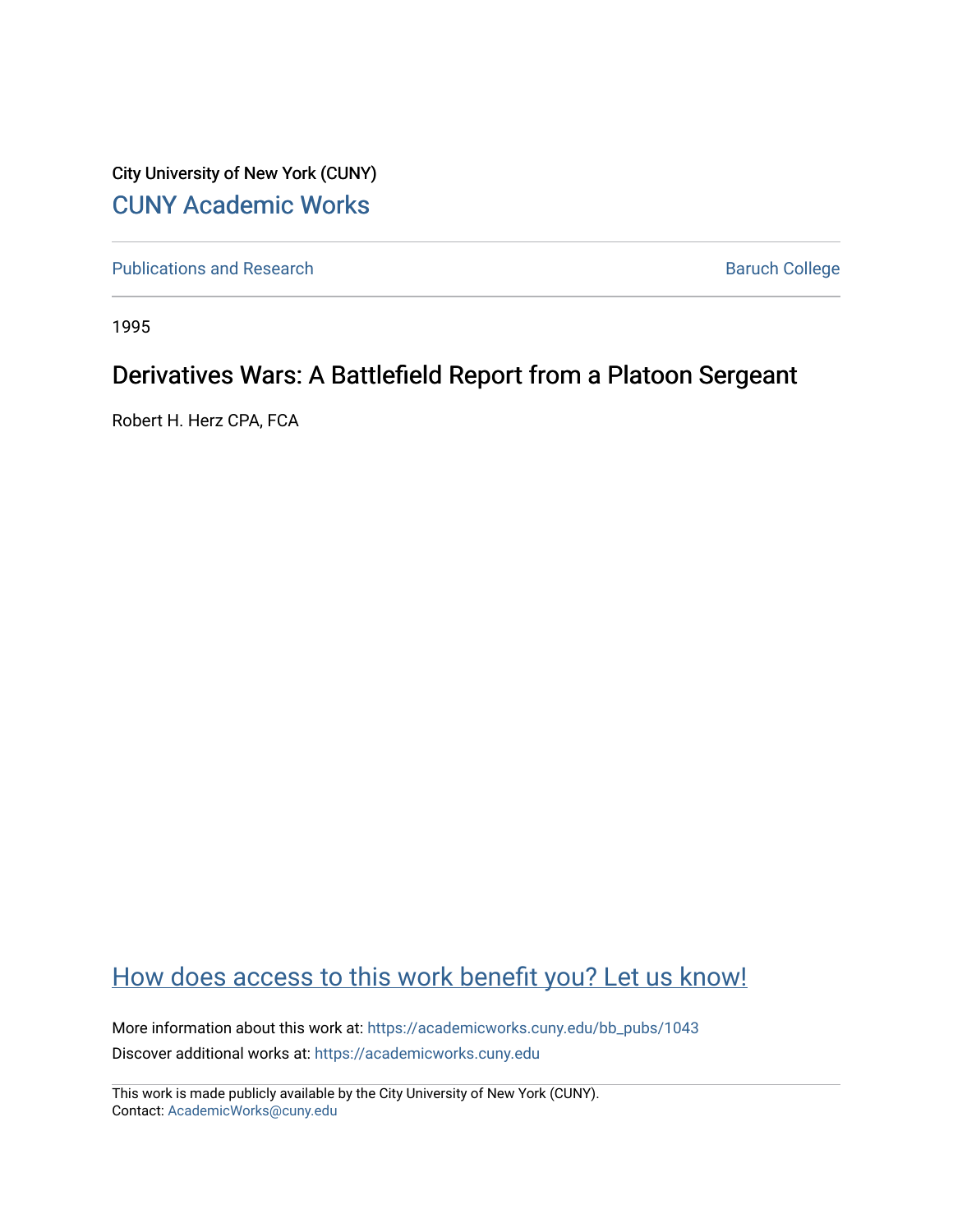

### **DERIVATIVE WARS: A BATTLEFIELD REPORT FROM A PLATOON SERGEANT**

**by Robert H. Herz Partner, Coopers & Lybrand February 9, 1995**

[Introductory notes: Robert H. Herz, CPA, FCA, is a partner with Coopers & Lybrand in New York City and is the firm's associate national director of Accounting and SEC Services. He has served as the audit partner for a number of his firm's major clients in the financial services industry, including several derivatives products dealers. He also heads Coopers & Lybrand's Financial Transactions Advisory Group, which advises investment bankers and corporate clients on the accounting and tax aspects of financial instruments, mergers and acquisitions, project financing, and hedging transactions. He is a member of his firm's Investment Committee, the Financial Accounting Standards Board's Financial Instruments Task Force, the AICPA SEC Regulations Committee, and the New York Stock Exchange's International Capital Markets Committee.

Mr. Herz has authored numerous publications, including the firm's monographs, *Foreign Currency Translation - - An Implementation Guide, and Coopers & Lybrand's Guide to Financial Instruments*, as well as other publications and articles on derivatives and various financial instruments. He is a U.S. CPA and an English Chartered Accountant.]

Derivatives! Hardly a day goes by without some major story appearing in the business press on this subject. To the press, the word has become virtually synonymous with bad investments and unexpected losses. To the average person on Main Street, the word either means Spanish for "evil" or the latest snake oil out of Wall Street. To Congress and regulators, it represents a major financial area that has somehow escaped direct regulation and that potentially threatens the demise of the western world as we know it. To the investment bankers and swap dealers, it represents a high-profit area, both in terms of proprietary trading revenues and in terms of sales of products to customers. To institutional investors, such as mutual funds, pension plans, college endowments, and state and local governmental authorities, it provides an intriguing yet potentially dangerous opportunity to enhance portfolio returns. To treasurers and corporate risk managers, derivatives provide a means to better manage a company's natural exposures to interest rate, commodity, and foreign exchange risks. To the SEC and the FASB, derivatives pose challenges both in terms of financial statement disclosures and on how companies should account for hedging and risk management activities. To boards of directors and external auditors, it represents an area of growing concern and potential liability. To the academic community, it represents -- well, we'll talk about that later.

So it is that there are a variety of competing objectives and concerns over derivatives at various levels. I call these the "derivatives wars." It is not just one war but various skirmishes and battles between opposing forces across a number of battle fronts, each seeking to do the "right thing."

My objective tonight is to provide you with some personal observations and views on the subject -- if you will, a battlefield report -- based on my own involvement and experiences in this area over the years. To put this in its proper context, let me give you an overview of my areas of involvement.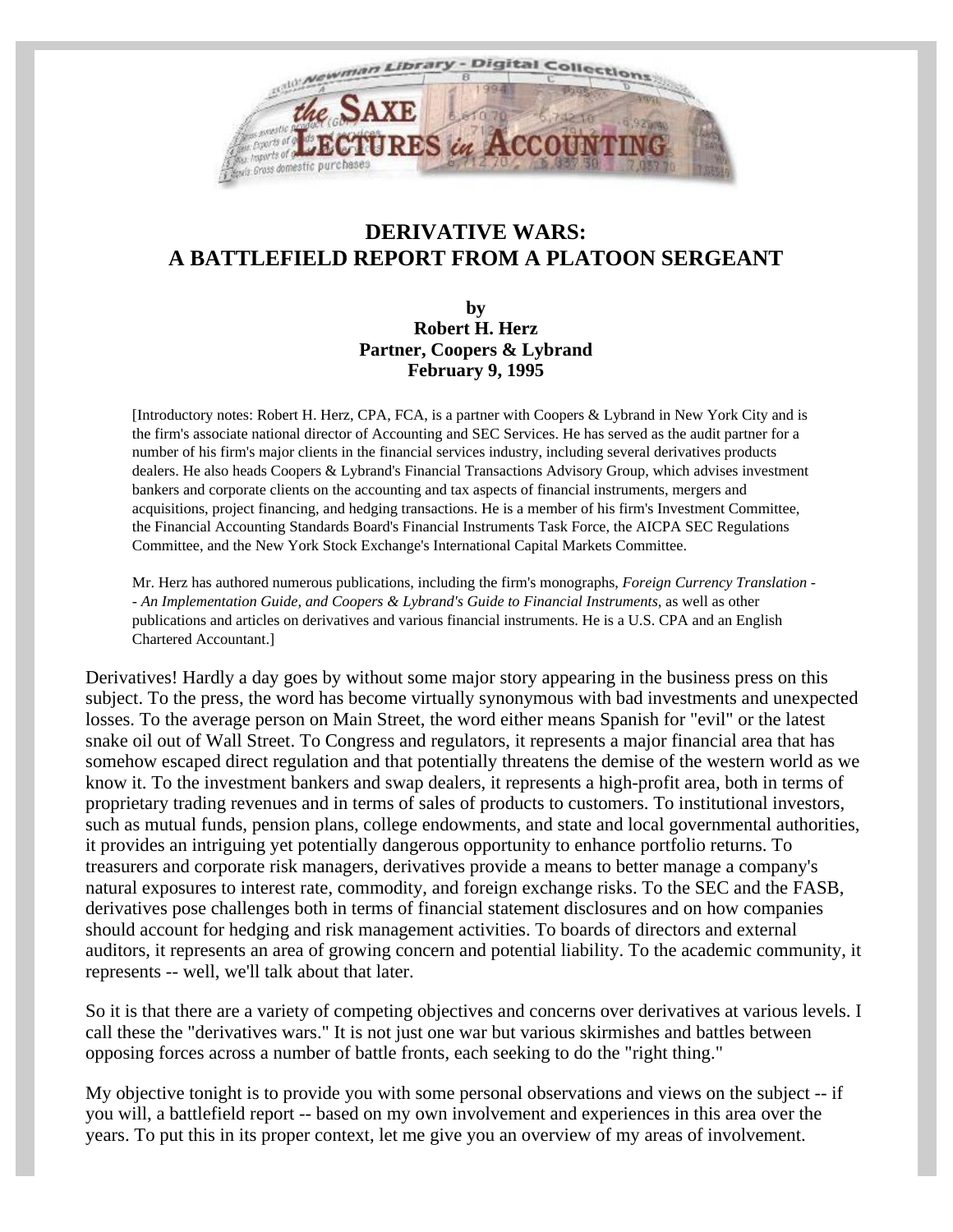As associate national director of Accounting and SEC at Coopers & Lybrand, L.L.R, I am regularly involved in difficult accounting and disclosure issues that arise from our practice relating to derivatives and other financial instruments. My experience over the past few years has been that often the accounting and disclosures issues are merely the tip of the iceberg, with basic economic, financial, control, and behavioral aspects lying beneath the surface.

As a member of the FASB's Financial Instruments Task Force and hedging working group, I have also been involved in the accounting rule-setting in this area. Of course, I have witnessed firsthand the often painfully slow progress in dealing with what is a difficult and complex challenge to the accounting model.

Until recently, I headed a group within our firm that deals with the product developers on Wall Street, advising them on the accounting and tax structuring of new derivatives and financing techniques. After twelve years of involvement in that activity, I think I have gained a pretty good understanding of the motivation and psyche of these highly creative and very well-paid individuals.

I also count among my own audit clients several investment bankers and swap dealers. As you can imagine, the audits of these active traders of derivatives pose another set of challenges.

In the past year, I have also been involved in several control reviews of end users of derivatives at the behest of senior management and/or board of directors. While I am happy to report that in some of these cases the review was initiated by the company on a proactive basis and as a preventive measure, I have also been on the scene after the fact of several "derivatives disasters," diagnosing the sick, bayonetting the mortally wounded, and helping to heal the survivors.

Finally, I have over the years been and continue to be involved in my firm's internal policies and training efforts related to financial instruments in general and derivatives in particular.

I therefore liken my role to that of a platoon sergeant; that is, leading the troops in the audit and accounting battles, reporting up the line to the captains and colonels of senior management and boards of directors and audit committees, and every so often being given the opportunity to share my observations with the generals, such as regulators and rule-setters like the SEC and the FASB.

I am going to cover a lot of ground tonight and will provide you with my observations from the trenches on issues relating to regulation, involvement of boards of directors and senior management, internal controls, disclosure, accounting, and auditing of derivatives. I would also like to briefly pass on my views on how you, the academic community, should be involved in this area.

Please understand that I am more qualified to talk on certain of these matters, such as accounting and disclosure, than I am on others, such as regulation. That notwithstanding, I have never been accused of being bashful and will offer my views on all these topics. I hope you understand, however, that everything I say tonight are my own personal views and not necessarily the views of Coopers & Lybrand.

#### *Regulation of Derivatives*

That having been said, I would like to talk briefly about my observations on the debates about possible regulation of derivatives. Clearly, this is a very broad topic, which in my view really relates to at least the three following facets:

- 1. Overall regulation of derivatives markets, both here in the U.S. and globally.
- 2. Possible regulation on the buy-side, that is, which types of investors and users should be involved with which types of derivatives. This is sometimes referred to as "suitability."
- 3. Possible regulation on the sell-side, that is, what standards, if any, ought to apply to those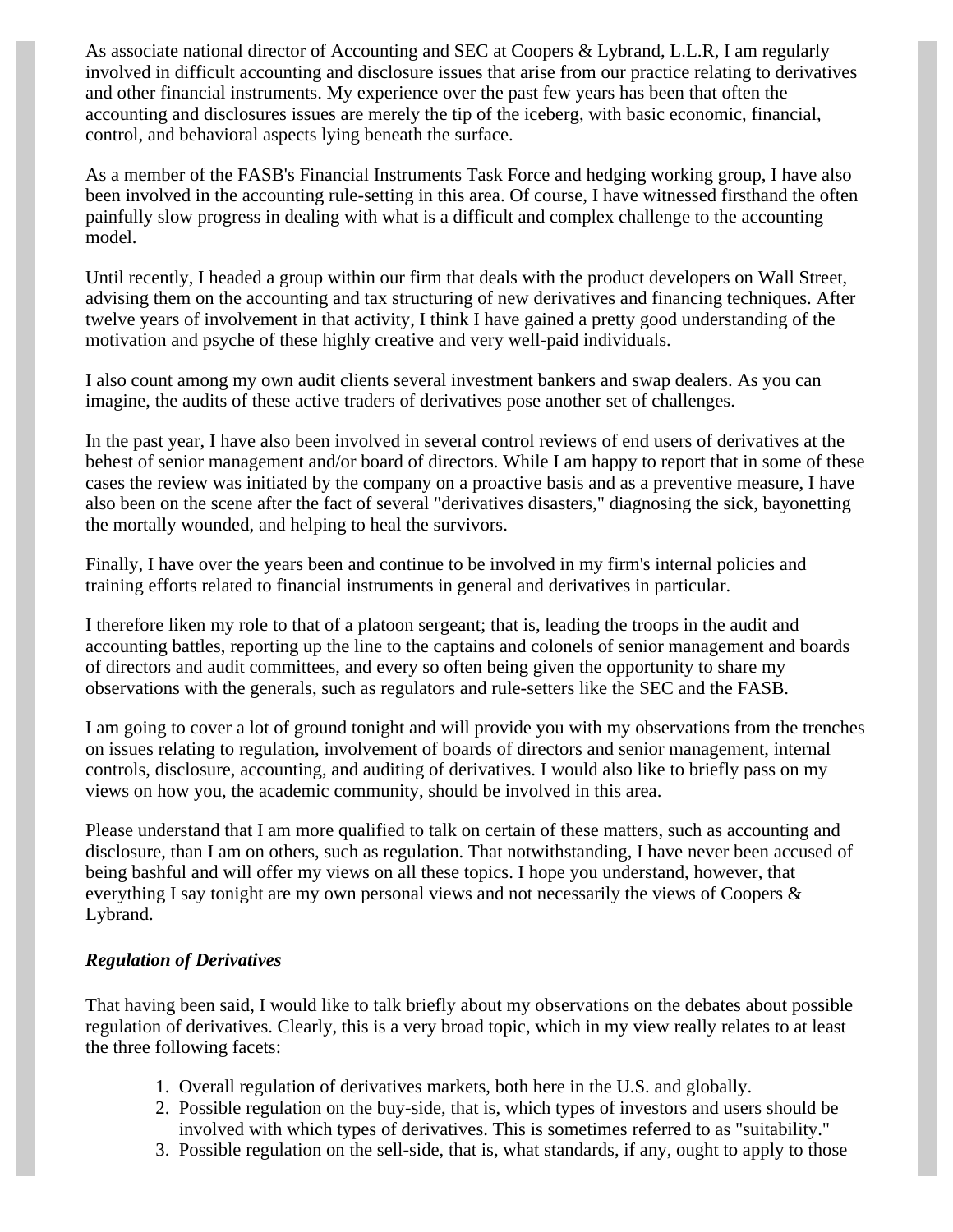who market these products to potential buyers -- what is often referred to on Wall Street as "sales practices."

Let me talk briefly about each of these aspects.

In regard to the overall market issues, the concern is that of so-called systemic risk, that is, that one of the major financial institutions that is a dealer in derivatives or a major user of derivatives might fail, which in turn might cause a chain reaction that could jeopardize the health of the whole financial system, a sort of "domino theory" of derivatives. This is a concern that was first raised in early 1992 by the then-president of the New York Federal Reserve Bank, Gerald Corrigan, and has since been argued from time to time by certain other parties, most notably the GAO in its report to Congress on derivatives last spring. The concern arises from the explosive growth of the derivatives market, recently estimated at over \$35 trillion in notional value, most of which relates to the off-exchange or so-called over-thecounter products such as interest rate swaps, currency swaps, and foreign exchange contracts that are not subject to regulation in a way that exchange-traded futures and options, or, for that matter, stocks and bonds are. There have been congressional hearings on this topic and certain members of Congress have proposed that either the SEC or a new regulatory agency, a Federal Derivatives Commission, if you will, formally regulate this area.

While I again apologize that I am not the best qualified to comment on the merits of this concern, I believe that it is somewhat overblown. To my knowledge, there has been much focus and guidance coming out of such agencies as the OCC, the Fed, the FDIC, the NAIC, and others over the past two years in this arena. For example, the SEC and CFTC have instituted rules requiring securities and commodities trading firms to provide extensive detail on the derivatives activities of any affiliated entities that are not directly regulated by the SEC or CFTC, with a goal of preventing a spillover of losses by such affiliates to the regulated entities. Moreover, because of the global scope of this issue, international groups such as the Basle Committee on Banking Supervision, the Technical Committee of the International Organization of Securities Commissioners, and the Group of Thirty have also promulgated guidance in this arena. These efforts, which are aimed at dampening such risks, have included not only guidance on the risk management policies to be utilized by institutions that trade derivatives but also the appropriate oversight by boards of directors and senior management, as well as revised capital adequacy standards, proposed netting arrangements between institutions, and expanded and improved disclosures of derivatives positions. There is also a genuine concern, I believe, that overregulation of U.S. derivatives markets could drive significant segments of the market overseas.

While Congress is obviously mindful of all this, and even with a pro-business, anti-regulation Republican majority in Congress, it is always possible that, haunted by the specter of the S&L debacle and in the wake of other recent events, such as the reported losses on derivatives sustained by the government employees' credit unions, many members of Congress would rather err on the side of increased regulation lest the doomsayers prove correct. I am not one of the "Chicken Littles," and in that regard it is noteworthy that the derivatives and structured note markets seemed to have absorbed the Orange County event without any significant market dislocations. I therefore believe that the threat posed by derivatives lies less to the system as a whole than with the profitability and the financial viability of individual institutions and individual companies, investments funds, and other entities that are the users of, investors in, or traders of derivatives.

That, of course, brings me to the buy-side. I believe even a casual observer of the scene over the last year would have to conclude that some safeguards are needed. I'm sure that the stockholders of such companies as Procter & Gamble and Gibson Greetings, to name a few, as well as investors in mutual funds that suffered losses due to derivatives would agree. Certain products are not appropriate for certain users and there ought, in my view, to be clear speed limits in this regard. This applies particularly to such entities as money market and mutual funds, pension plans, college endowments, state and local government funds, and credit unions, who are trusted with the fiduciary duty of preserving capital. While he probably meant it to apply only to corporate end users, I would take issue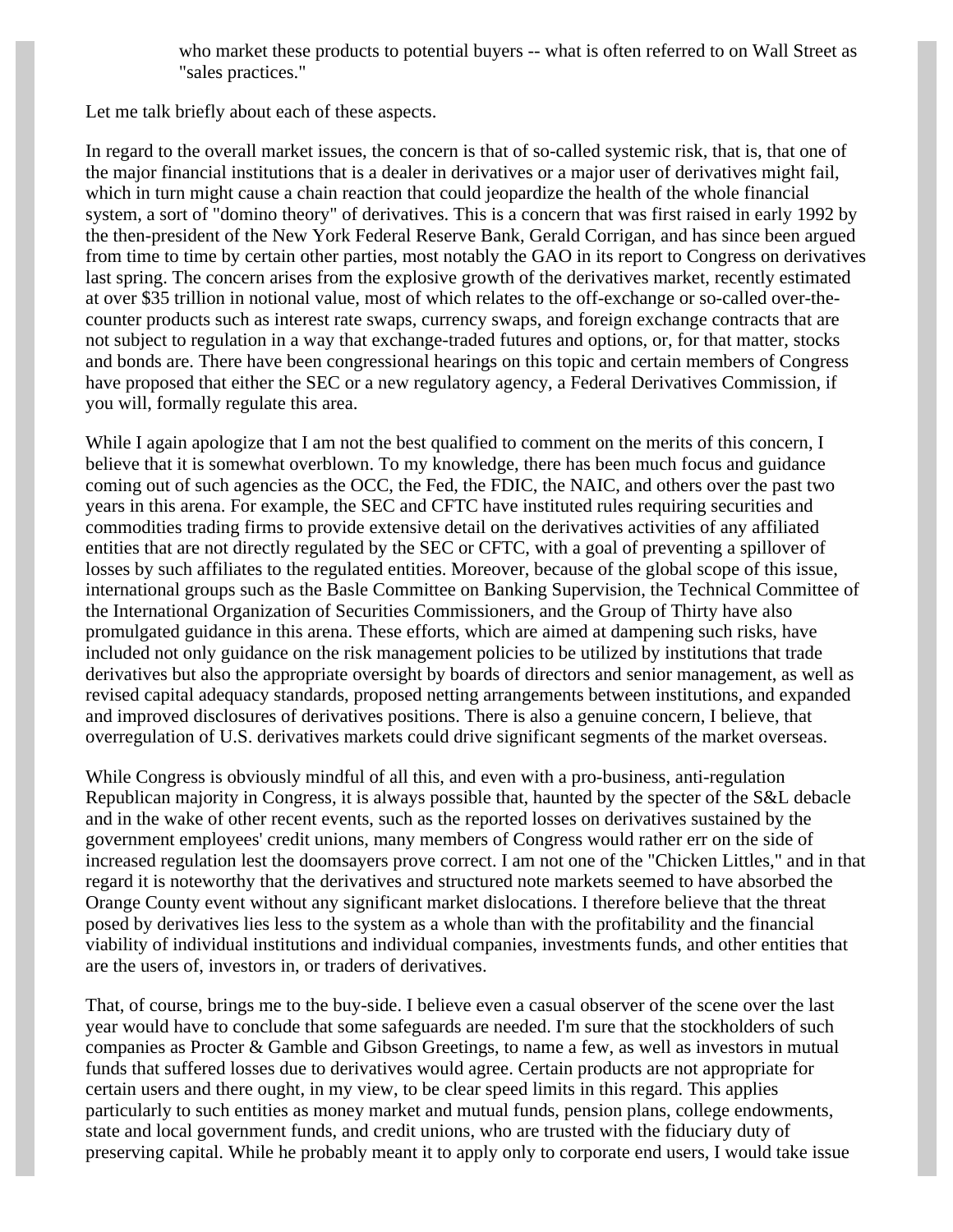with a former SEC Commissioner's statement in defense of managernent's prerogative to utilize derivatives as they deem appropriate when he stated, and I quote, "We must keep intact the inalienable right for individuals to lose money. If we ever lose the right, making money will become very hard indeed." Again, while this statement was probably aimed at corporate end users, I would certainly take issue with it in regard to the investment entities and funds where preserving invested capital is paramount. I am sure you will agree that if it's your money were talking about that is invested in a money market fund or a pension plan, management should not have an inalienable right to lose it on your behalf! Enough said.

It might well be asked how is it that all these so-called "surprise losses" occurred. Was it that the buyers just did not realize what they were buying, or was it that they did realize the potential riskiness of these investments but chose to roll the dice? I think there is some of both aspects. While it takes two to tango, it seems clear from public reports that in certain cases -- for example, Procter & Gamble and Gibson Greetings -- the buyers may have believed they were dancing a slow waltz rather than a tango. And that brings me to the sell-side.

Sales practice issues on Wall Street and across the country by other securities firms are, of course, not a new issue. However, because of the lack of specific regulation on derivatives as well as their complexity and virtually infinite variety, it certainly has provided a fertile area for product developers and marketers. By and large, however, I believe that most major Wall Street firms have approached this in a responsible manner. Indeed, many of them had instituted clear sales practice controls even before the latest wave of problems. I think that there is a growing appreciation that in the absence of such controls and codes of conduct, the institution runs the risk of not only greatly displeasing particular clients, but more importantly, it runs the risk of jeopardizing one of its most important assets, that is, its reputation. That notwithstanding, I continue even to this day to receive occasional calls from product developers and marketing people at certain firms who (I will assume without the endorsement of their employers) continue to seek loopholes in the accounting, tax, and disclosure rules. Maybe I am getting older; while I used to enjoy such conversations with these Rambo types, I now have little patience for them. By and large, however, these calls are becoming much less frequent. Clearly, it seems to me that most of the big Wall Street firms that had not already done so have now made concerted efforts to establish clear sales practices that will help potential buyers more clearly understand the risks and rewards of a particular product. In fact, I understand that, in something of an initiative at self-regulation, the big product dealers, under the auspices of the New York Fed, are developing a code of conduct in this area. All this bodes well because, of course, as we know from reading the newspapers, there have been some problems.

Again, going back to my analogy to dancing, I think one of my recent experiences helps to bring home some of the thinking and motivations on both the buy and sell sides, which underlie some of the fiascoes we have been reading about in the newspapers.

While somewhat similar to the Procter & Gamble case, this was not P&G, and, fortunately for the company involved in this particular case, the degree of leverage embedded in the interest rate swap it bought was nowhere near that in the P&G case. A few months ago, I got involved in a situation of a Fortune 100 company whose senior management, after reading about the P&G case and others, began to question the company treasurer about a certain interest rate swap the company had entered into. It turns out that the swap was indeed a leveraged swap, which, depending on the velocity of interest rate hikes during the particular reset period, could produce a leverage factor of 2.5 to 3 times. That is, if short-term interest rates rose by 100 basis points, the rate the company would pay would rise by 250 to 300 basis points. By the way, the P&G swaps reportedly had a leverage factor of around 10 times. As I got involved in this situation, it became clear to me that heretofore, while senior management and the board had been generally informed by the treasurer that the company had entered into a very sizable interest rate swap to change fixed-rate debt to floating, no mention of the leverage feature had been deemed worthy of communication up the line. Though I never got him to admit it, it was clear to me that the treasurer did not fully understand the product. In fact, in my view, and if I can use this word, he had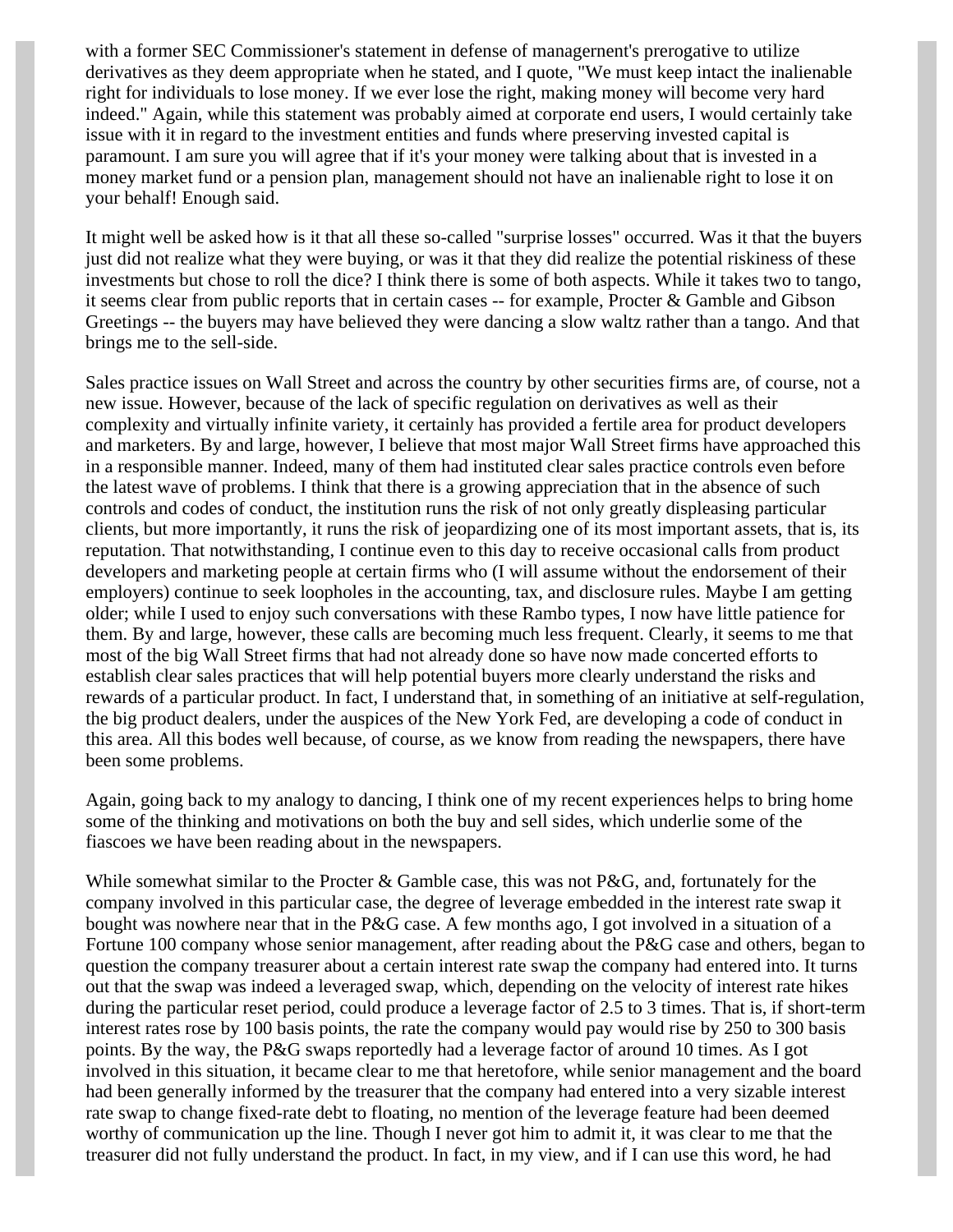been "seduced" by the investment banker who, back in August 1993, with interest rates at a modern low and with the chief economist of his own firm predicting that rates would go up over the next twelve to eighteen months, had convinced the treasurer that it was the perfect time to swap most of the company's debt obligations from fixed to floating and convinced him that the best way to do this was to enter into this particular swap. Although paying the company an above-market fixed rate, there was also what was described as a very minor catch, that being that if interest rates rose, the impact of such raises could be magnified. What the treasurer saw, I believe, was a way, at least in the short term, to reduce his company's borrowing costs because of the receipt of the above-market fixed rate, but did not comprehend or did not choose to comprehend the potential damaging impact that future rises in interest rates might have on this rosy picture. So here we have it on both sides -- a willing but perhaps not totally informed buyer and an eager salesman, both motivated by short-term objectives, that is, the treasurer wishing to show his board how he could minimize the company's borrowing costs, and the investment banker wishing to maximize his own personal cash flow.

Overall, however, I think that things are headed in the right direction, with the sellers of derivatives, in the wake of Bankers Trusts settlement with the SEC over Gibson Greetings, having been sent a clear message that they must take steps to ensure the risks and rewards inherent in an instrument (that is, the behavior of the instrument across a range of possible market scenarios is clearly highlighted) and with buyers increasingly realizing that they must fully understand an instrument and carefully consider the suitability of it for their needs before they buy it.

#### *Management and Boards of Directors*

Most of the studies and releases by regulatory agencies and by study groups such as the Group of Thirty and the GAO have pointed to the key importance of active involvement of management, boards of directors, and audit committees in the oversight and control of a company's derivatives activities. With that in mind, let me give you some of my views on this subject.

First, in terms of senior management involvement, while this of course varies from company to company, I believe that there is now a clear appreciation by most senior management, from the CEO down to the CFO and controller, of the need to get up to speed and involved in this area, and that in comparing this with the situation eighteen months ago, there has been real progress. In the past, for the end users, the subject of financial management, including the use of derivatives, was often left to the treasurer and his group without much monitoring by the CFO, the controller, internal auditor, etc. Often this whole area was viewed as not only complex but not related to the company's "real" business of manufacturing product, extracting oil, or selling airline seats. Also --and I will talk about this further in a few minutes -- the existing accounting rules, which quite honestly are rather piecemeal, often are internally inconsistent and do not cover many types of instruments and transactions, and often allow hedge accounting or some form of deferral accounting to be applied, thereby affording the treasurer the opportunity (often not malintentioned) to mask the eroding value of the derivative until the point that cash or additional collateral goes out the door. I think that this has been changing, and changing quickly, in the corporate community in the wake of Procter & Gamble, Gibson Greetings, et al., at mutual funds, and no doubt will now begin to change -- and one assumes at a fairly accelerated rate -- at state, county, and municipal organizations. I can tell you that having spoken at many such seminars and invited to speak at countless others, virtually every day in this fair city there is a well-attended derivatives seminar. Senior management, including CFOs, controllers, and internal and external auditors, are now eagerly attempting to get up to speed in this area and when they do, sometimes things do jump out of the woodwork. Let me give you an example. Following a seminar at which I spoke, I got a call from the controller of an oil and gas company who had attended the seminar and who, upon ordering a review of his company's derivatives activities, discovered that an internal derivatives trading group had been established in the past six months, ostensibly to better manage the oil price risk inherent in the company's business. In looking at the activities of this trading group, however, it became clear that they were doing more than merely hedging the commodity price risk in the business. In fact, the daily positions now amounted to five to six times the underlying daily production. Moreover, there was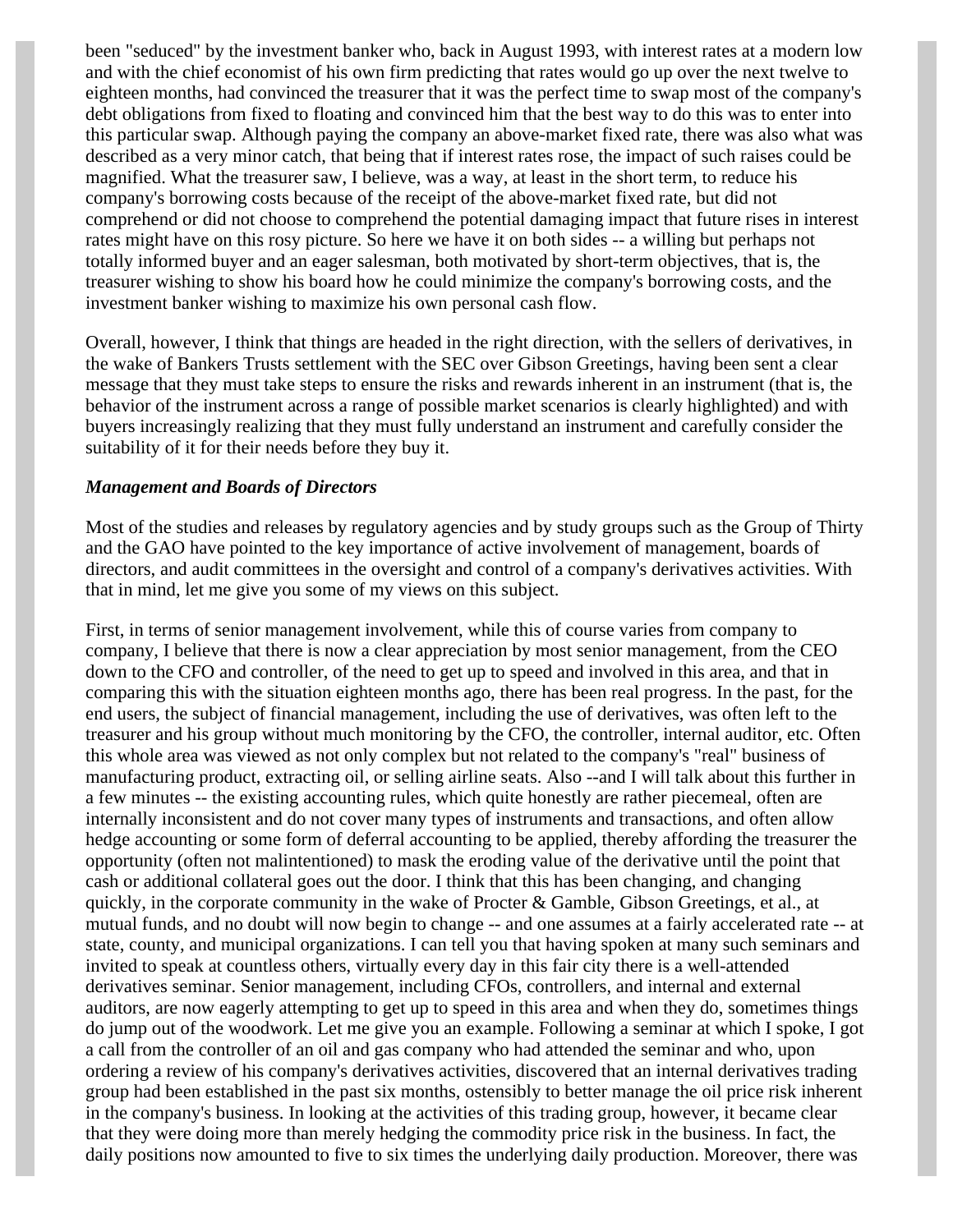also active trading in and out of the positions. To date, these had been accounted for using a deferral approach, even though it seems the objectives were becoming more in line with earning trading profits and the traders were being compensated based on these trading profits. In fact, it seems the company, given this activity, seemed more like a commodities dealer than an oil and gas producer. My advice, with which the controller agreed and which he implemented, was to adopt a mark-to-market approach, not only because this better reflects the substance of the activity but, more importantly, because of the discipline that mark-to-market accounting imposes.

With regard to boards of directors and audit committees, the topic of derivatives has been on the agenda at most companies in the last year. I have attended a number of such meetings. In some cases, the discussion by board members has been substantive and probing. However, in many other cases, unfortunately, while the board or audit committee is quick to seek assurances from management and the external auditor that everything is okay, they are often very reluctant to get into any of the details or discuss in a substantive way any problems or concerns that may be raised. While I'm not advocating that board members get into all the nitty-gritty, this is not an area that is susceptible to glossing over. Maybe the reluctance to get into the details is due in part to the assumed and often actual complexity of the subject matter. However, I believe it often also reflects board members' concerns over potential exposure to unwanted liability; that is, on the advice of counsel, they have been told not to delve too far into this area. This, of course, runs counter to recommendations made by the many studies that have come out in the past year that have urged boards and audit committees to get more involved. The sad fact, I believe, is that often because of the fear of litigation and liability, the potential beneficial impact of boards and audit committees on this and, indeed, on other issues is often not being achieved.

On a related subject, I would also note that the Advisory Panel to the Public Oversight Board, headed by Don Kirk, in their report on "Strengthening the Professionalism of the Independent Auditor," also pointed to the need for more effective oversight of management by boards and audit committees. While I agree with most of what is in the Panel's report, I am concerned that much of the onus was focused on the auditor improving the level of interface with the board and expanding the extent and quality of the discussion with audit committees. While I would certainly agree that achieving greater board and audit committee involvement in the company's controls and financial reporting process and increasing and enhancing the level of discussion between the external auditor and the audit committee and the board are highly desirable objectives, I would question the attainability of these goals without serious changes in corporate governance in this country, a matter which the accounting profession can certainly encourage but over which we may have little control. As a closing note on this whole subject, I would also add that foreign companies looking to raise capital often cite as their two main deterrents for coming to the U.S. public markets the GAAP reconciliation that is required by the SEC in such filings and also, increasingly, the whole environment of litigation and its effect on corporate governance in this country. The new Republican majority in Congress, as part of the "Contract with America," has included litigation reform as one of their priorities. Needless to say, I wish them well.

So those are my views on some of the areas about which, again, I am not the most qualified to speak but on which, nonetheless, as a participant and observer of the scene, I have, as you can tell by now, some rather strong views.

Let me then turn, perhaps with a little less trepidation but nonetheless with a number of strong views, to those areas about which I feel I am better qualified to speak, that is, areas of accounting, disclosure, and auditing of derivatives activities. With respect to the accounting and disclosure issues, this has clearly been a long and winding road for the FASB and the SEC. The issues relating to derivatives are part of the FASB's broader financial instruments project, which is now nearing a decade since its inception. In fact, I can remember attending the first task force meeting some time after my 9-year-old daughter was born, and I suspect I may see this activity into her college years. You should all remember that when it comes to setting new accounting standards, you can't rush genius. The Board attempted to tiptoe into this area, first by improving disclosures relating to derivatives; thus it issued Statement 105, which focused on disclosure of information about financial instruments with off-balance-sheet credit risk, in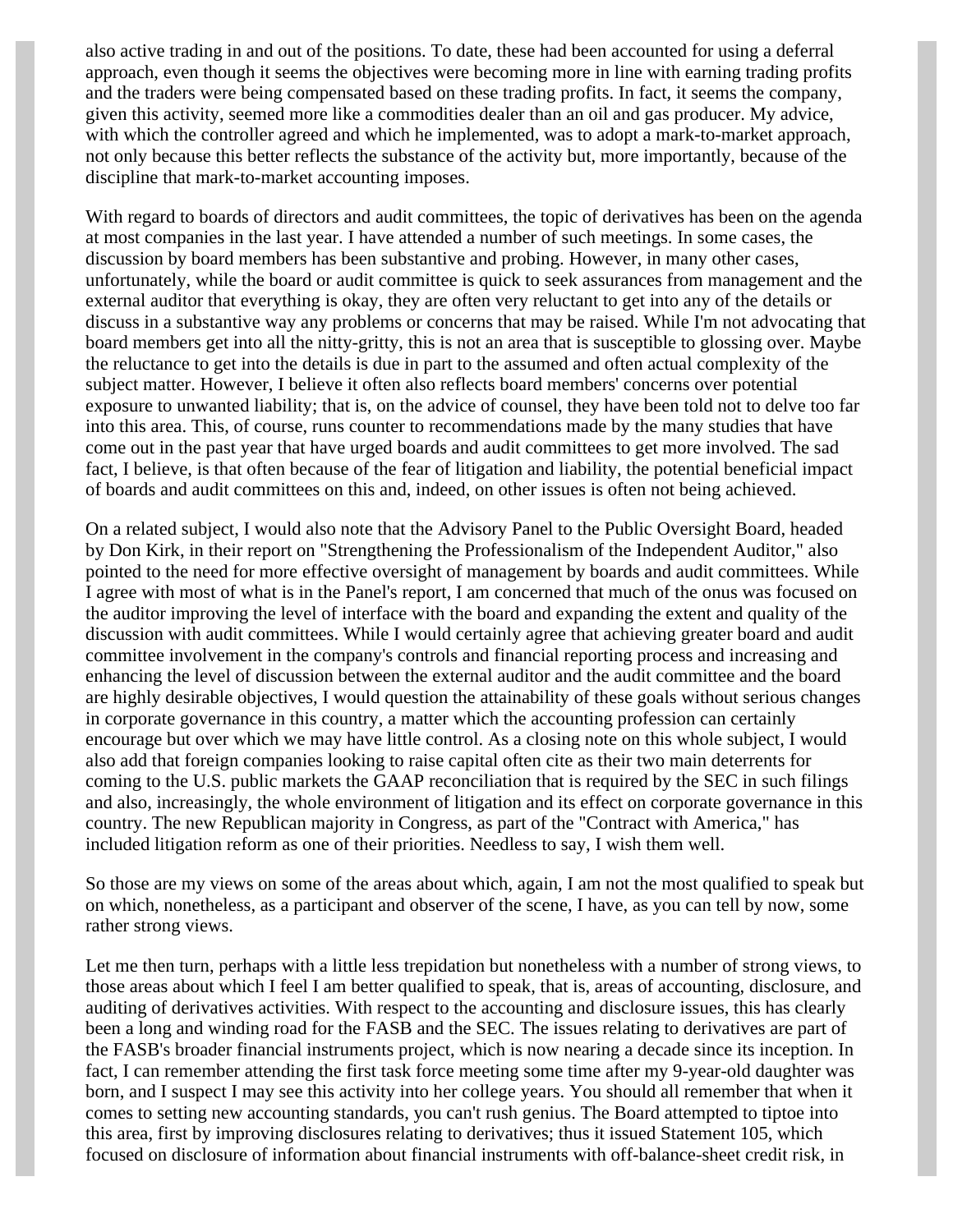1990, and Statement 107, on disclosures on fair values of financial instruments, at the end of 1991. It soon became clear, however, for a variety of reasons, that the disclosures resulting from these two standards did not do a complete job in properly informing the reader of the extent of a company's use of derivatives; how that use related to its overall financial risk management; and how it affected the company's reported results, financial position, and overall risk profile. Thus, in early 1994, the Board, after several strong suggestions from the SEC and others, found it necessary to revisit the disclosure area in order to address the many concerns expressed.

All this coincided with increasing revelations by companies of surprise losses from derivatives, as well as an ever-loudening chorus of demands by Congress and various regulators for more transparent disclosures of derivatives by companies. I was one of those in that chorus. Clearly, many companies had taken a minimalist approach to disclosing information under Statements 105 and 107, the biggest problem, in my view, being that while disclosing the rather sterile quantitative information, they did not try to put these in the context of the company's over-all financial risk management policies, leaving the reader often baffled as to what the disclosures meant. I can remember, for example, a reporter calling me up regarding a certain computer company that, according to a major Wall Street analyst, was using derivatives to speculate on foreign currency on a large scale. The reporter sent me the analyst's report as well as the company's annual report and recent 10-Qs and asked me to read them to see if there were any violations of GAAP and any failure to disclose the extent of its use of foreign currency derivatives. I dutifully read all the material sent to me by the reporter, but, alas, I could not find any violations of GAAP or any failure to report anything that was required under Statements 105 and 107. However, it was difficult to tell from the footnotes and MD&A what the company was doing. Thus, I had to call back the reporter, tell him that, unfortunately, I could not find any direct violations of the rules, to which he asked if there was anything I could say on the subject. I told him that I guess that it would have been nice for the shareholders of the company and any prospective investors in the company to know that they are investing in a company that was more like a foreign currency dealer than a computer company since, based on the analyst's report, the company was speculating on foreign currency way beyond the natural needs of its business.

Does Statement 119 cure all this? The answer is probably not, but it does go a long way toward expanding and enhancing the disclosures. These now cover all freestanding derivatives, with the exception of commodity futures and other commodity-based derivatives contracts, which the FASB decided to exclude because they do not have to be cash-settled. Because of the extent of the required disclosures under Statement 119, I believe that most companies will feel it is necessary to relate the disclosures to their overall financial risk and risk management activities. Further, though not required, Statement 119 encourages additional disclosures, such as those related to how a company assesses and manages financial risk, i.e., an interest rate GAAP analysis for a bank and value-at-risk calculations for trading institutions. (In regard to value-at-risk, I would like to make some comments in a few minutes.) Moreover, the SEC has, through the review of filings for some 500 registrants, already required a number of companies to significantly expand and enhance their disclosures related to the financial risks faced by the company and how it manages those risks and how its use of derivatives relates to this risk management. It has also required disclosure of a company's specific accounting policies relating to different derivatives, as well as detailed disclosures on a company's derivatives activities during the year.

My fellow partner and former chairman of the SEC, Richard Breeden, has said that the best regulation of derivatives lies in improved market disciplines, which in turn depends on full and transparent disclosure of a company's derivatives activities to the market. I believe that we will see vastly improved disclosures in the current round of annual reports and agree that this is very healthy. Clearly, sunlight is the best disinfectant. It can also act on a company as a vaccine; that is, in order to make the disclosures, a company needs to both gather the information and to understand what it is doing. And, as I have previously noted, when a company does so, it sometimes finds things it may not have been fully aware of before.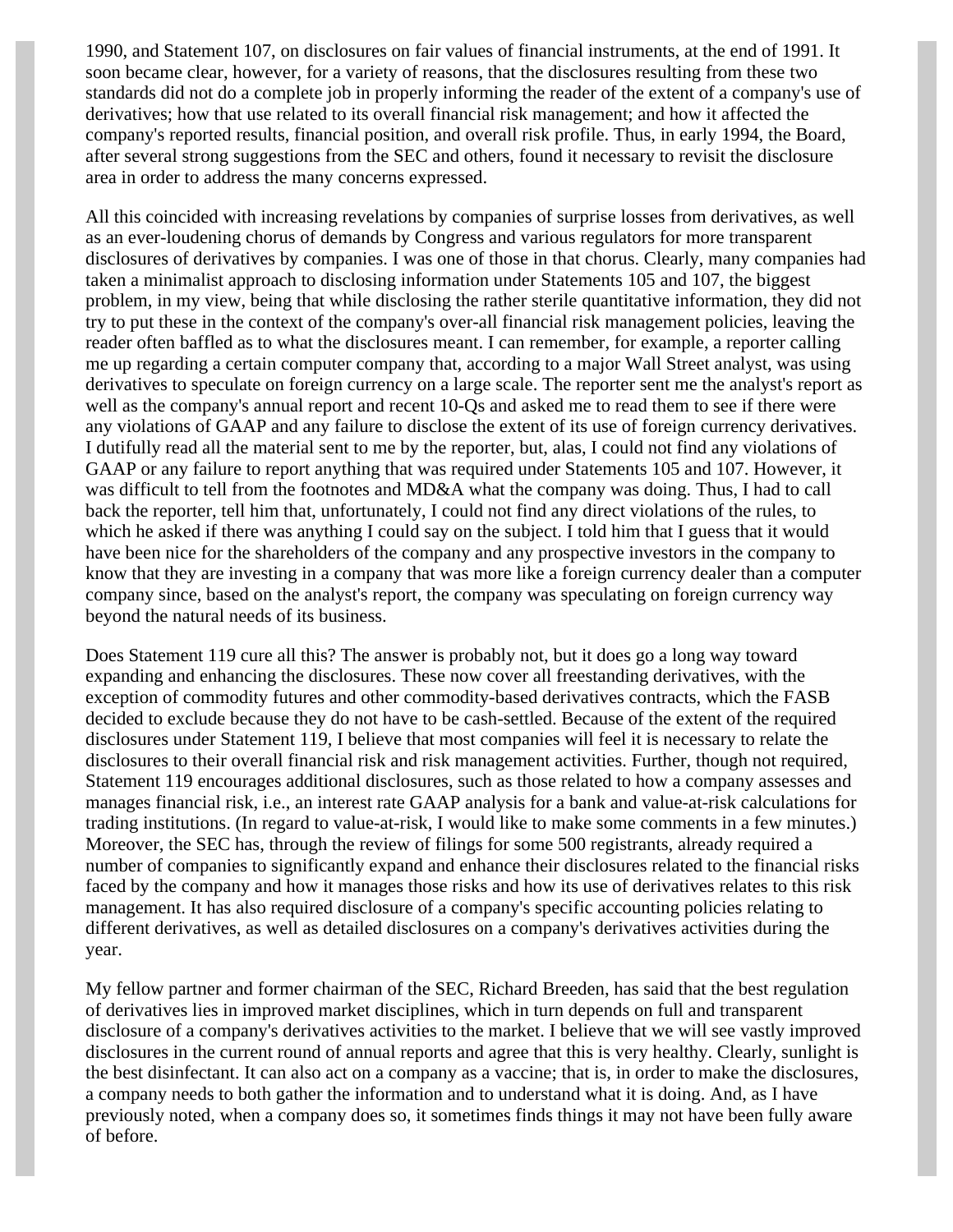Now, let me move on to the accounting. This has been a most vexing area because it not only highlights some of the core concerns with the historical cost model but also has surfaced some of the practical and conceptual problems that arise as we move from the historical cost model to a more market- or fair value-based accounting.

The Board has now been reconsidering the accounting for derivatives in earnest for some three years and has during that period changed direction a number of times. This has been a difficult project for the Board. The Board seemed headed for a possible speedier conclusion to this project back in June 1993 when it issued a document entitled "A Report on Deliberations Including Tentative Conclusions on Certain Issues Related to Accounting and Hedging and Other Risk-Adjusting Activities." While certain of the tentative conclusions in the Report on Deliberations contemplated potentially significant changes in the rules on accounting for derivatives and synthetics, the Board, at least at that point in time, continued to embrace the concepts of hedge accounting and synthetic instrument accounting. For example, while it was proposed that all freestanding derivatives be carried at market or fair value, hedge accounting would have been permitted for qualifying hedges of existing assets and liabilities and for firm commitments. Whether or not hedge accounting should be permitted for hedges of anticipated or forecasted transactions was left undecided, with several Board members sharing the concerns voiced by the chief accountant of the SEC over both the conceptual propriety of permitting deferral of gains and losses on such transactions and the practical concern over the ability to develop workable rules that would prevent companies from deferring losses in situations where the expected transactions might never materialize. The tentative conclusions also proposed a new method of hedge accounting, termed the "partial effectiveness method." Under this method, a hedge is considered effective to the extent that cumulative changes in the fair value of the hedging instrument do not exceed the (inverse) cumulative changes in the fair value of the item being hedged with any excess change in the fair value of the hedging instrument over the (inverse) change in the value of the hedged item being recognized currently in earnings. For financial institutions and other entities that manage net interest rate or currency risk of their over-all asset/liability position, the Report on Deliberations proposed an elective mark-to-market pool approach under which all components of a dynamically managed portfolio (i.e., assets, liabilities, commitments, and related derivatives) would be measured at market or fair value with the resulting gains and losses reported in current period earnings. Finally, with regard to synthetics, the Report on Deliberations described an approach under which a company would combine and initially measure the separate financial instruments used to create the synthetic as a single financial instrument measured at the net proceeds received or paid. In subsequent financial reporting periods, the company would recognize in current period earnings any difference between the combined fair values of the separate instruments and the fair value of the "prototype" instrument that the company was trying to synthetically create.

Since June 1993, when the Report on Deliberations was issued, the Board has continued its discussions on this topic. As evidenced by these discussions, the Report on Deliberations, though a noteworthy and interesting document, represented a very preliminary set of thoughts, and, as I mentioned before, the Board has since changed direction several times. While this may be due in part to the fact that two of the seven FASB members at the time of the Report on Deliberations retired and were replaced by new Board members, the heightened focus on derivatives in general and on the accounting for derivatives in particular by Congress, the GAO, the SEC, and others, together with the wave of reported losses and "busts" involving derivatives, has undoubtedly impacted on Board members' thinking. Critics of the current rules argue that not only are they incomplete and internally inconsistent, but moreover, any type of deferral accounting, whether it be in the guise of hedge accounting or synthetic instrument accounting, is harmful because it often masks the extent of a company's involvement with derivatives as well as the potential losses the company may suffer from using these instruments. An accounting method is needed, it is argued, that is not only less complex and that leaves less room for subjective judgments, but that also gives greater visibility to a company's use of derivatives by making sure they are captured on the balance sheet. Mark-to-market accounting, it is argued, will achieve all these objectives.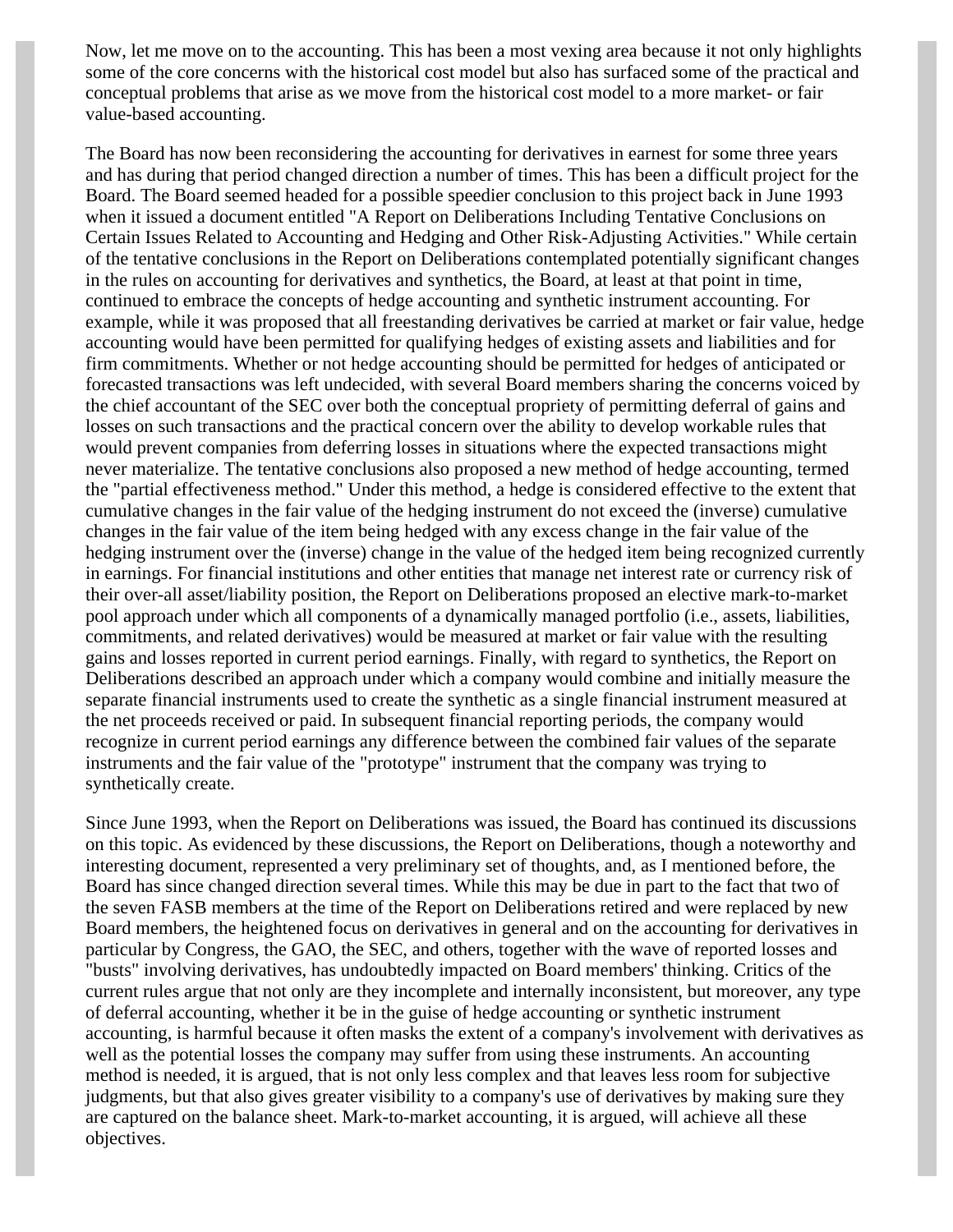Thus it was that during 1994, while continuing to explore various hedge accounting methods, the Board also began to examine possible alternative mark-to-market approaches. As part of this effort, the Board considered a number of models that, while measuring all free-standing derivatives at market or fair value, also attempted to provide some sort of special or hedge accounting for a broad array of hedging and risk management techniques, including dynamic portfolio management, hedging forecasted transactions, and managing exposures to changes in cash flows and market values. In each case, however, Board members found that the methods proposed were either too complex and/or yielded results that were conceptually difficult to justify. Accordingly, in November 1994, the Board, in an effort to move the project ahead, instructed the FASB staff to develop a model under which a company would classify all freestanding derivatives into two categories -- "trading" and "other than trading." Derivatives classified as trading (which would include derivatives used to manage risk in a trading portfolio) would be measured at market or fair value with all gains and losses, realized and unrealized, recognized currently in earnings. Derivatives classified as other than trading would also be measured at market or fair value. However, the unrealized gains and losses would be included in a separate component of stockholders' equity until realized, at which point the realized gain or loss would be transferred from stock-holders' equity and recognized in earnings. Since November 1994, the Board has been continuing down the path of developing this approach, having also tentatively decided that commodity futures and other commodity-based derivatives that entitle the holder to settle in cash or via receipt or delivery of the commodity, as well as certain other instruments that have derivative-like characteristics, such as interest-only strips and some structured notes, should also be encompassed by this proposed accounting approach. The Board has also tentatively decided that with regard to regulated futures, the daily settlement for changes in value via variation margin should be treated as an event of realization requiring immediate recognition of the value change in earnings.

The proposed approach, which is similar to the one adopted by the Board for debt and marketable equity securities in Statement No. 115, would effectively eliminate hedge accounting and synthetic instrument accounting as they are now known. Proponents of this approach argue that it has a number of advantages, including the following:

It captures on the balance sheet the fair value of all derivatives used by a company. As a result, it may provide the reader with in "early warning" of any major adverse changes in such fair values. Thus, it over-comes the weakness of current hedge accounting practices that have sometimes masked major potential adverse changes by keeping them off-balancesheet.

Accounting will not depend on the type of instrument used or the type of risk hedged. The proposed approach is broad and consistent for a wide range of instruments and a wide range of hedging, risk management, and risk selection strategies.

The approach and the resulting accounting procedures are simple and easy to understand. As a result, it should be much less costly to implement than the current rules.

If the maturities of the hedged items and the hedging instruments are matched, the proposed approach still provides for appropriate offsetting of gains and losses in the income statement. The wide array of available over-the-counter and customized derivatives should permit entities to choose those instruments that will enable them to accomplish this objective.

Entities would have the flexibility to decide when derivative-related gains or losses would be reported in the income statement because the timing of realizing those gains or losses would be within their control.

On the other hand, opponents of the proposed approach believe that the proposal's focus on the balance sheet treatment of derivatives will result in an inappropriate portrayal of hedging activities in the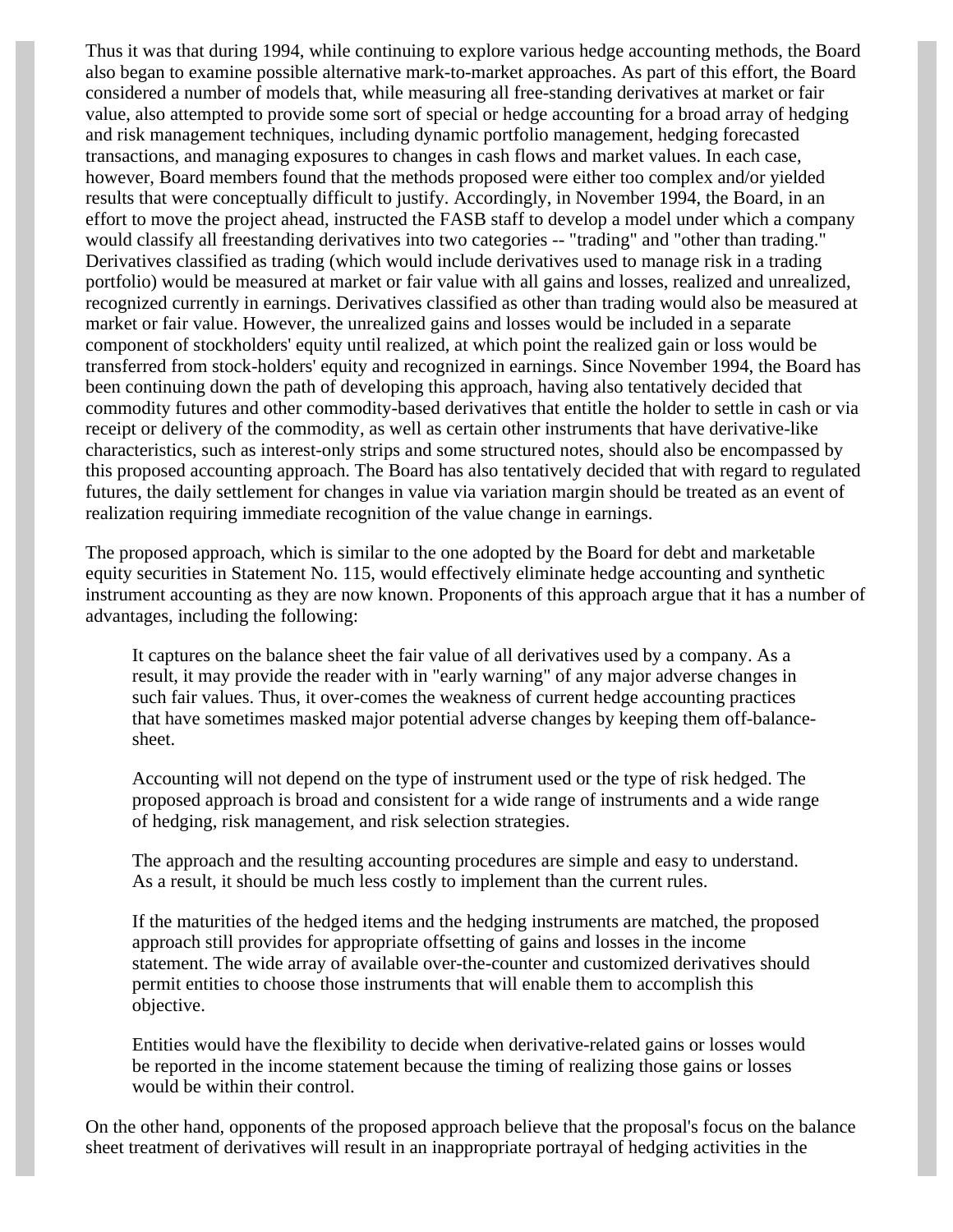income statement. In effect, the traditional hedge accounting and "matching" concepts have been ignored by this proposal. For example:

Entities would not be able to fix the U.S. dollar cost of commitments to purchase fixed assets from foreign suppliers. The gains or losses on the forward-exchange contracts entered for this purpose would be included initially in stockholders' equity and transferred to earnings when the contract matures or is sold prior to maturity. They cannot be part of the basis of the fixed asset purchased.

Derivatives that hedge inventory or any other assets or liabilities that are carried at cost would cause changes in equity but the offsetting gains or losses on the hedged items would not be reflected on the balance sheet.

The use of derivatives to permanently hedge translation adjustments reported in equity (e.g., on hedges of a net investment in a foreign subsidiary) would be effectively eliminated.

The proposed approach would eliminate synthetic instrument accounting, even for "plain vanilla" interest rate swaps that synthetically change fixed-rate debt into floating and vice versa.

It would increase volatility of stockholders' equity. Under the current accounting model, certain assets and most liabilities are carried on an historical cost basis. However, the derivatives that were acquired to hedge these items will be measured at fair value, with unrealized gains and losses, immediately impacting stockholders' equity. Thus, even if the change in the value of the derivative perfectly offsets the change in value in the hedged item, stockholders' equity will only reflect the change in the value of the former. As a result, the proposed approach treats stockholders' equity as a "dumpster" by adding unrealized derivative-related gains and losses to the list of other items recorded in equity under current GAAP, e.g., foreign currency translation adjustments and unrealized gains and losses on available-for-sale securities. The Board has severely clouded what constitutes "income" and has not adequately explained why the expanded stockholders' equity section would now be better for the financial statement users. Whatever happened to the "clean" surplus theory?

In an effort to properly match the timing of recognition in earnings of gains and losses on derivatives with the related gains or losses on the items being hedged, companies may, of necessity, increasingly have to turn to over-the-counter instruments that may be more risky than exchange-traded futures and options. This would seem particularly true in the case of futures, where the daily settlement would be treated as a realized gain or loss.

Clearly, entities in different industries would be affected differently by this proposal. Companies sensitive to fluctuations in capital, such as banks and other regulated entities, would probably oppose the proposal. On the other hand, many commercial entities may welcome the freedom and flexibility offered by the proposal to hedge any type of risk with any type of derivative. This is particularly relevant in the area of hedging forecasted transactions because current hedge accounting rules require that if a hedging instrument does not meet specified criteria, it should be marked-to-market with the changes recorded in the income statement.

Whichever the case, companies will certainly need to carefully reassess and appropriately modify their hedging and risk management approaches should this proposed approach be enacted by the Board.

What do I think about the Board's current direction? I must confess I am somewhat schizophrenic on this proposal. The practitioner in me, tired of the daily debates related to the current rules and the lack of clarity and subjectivity, says to himself, at least this approach is simple, uniform, and objective. On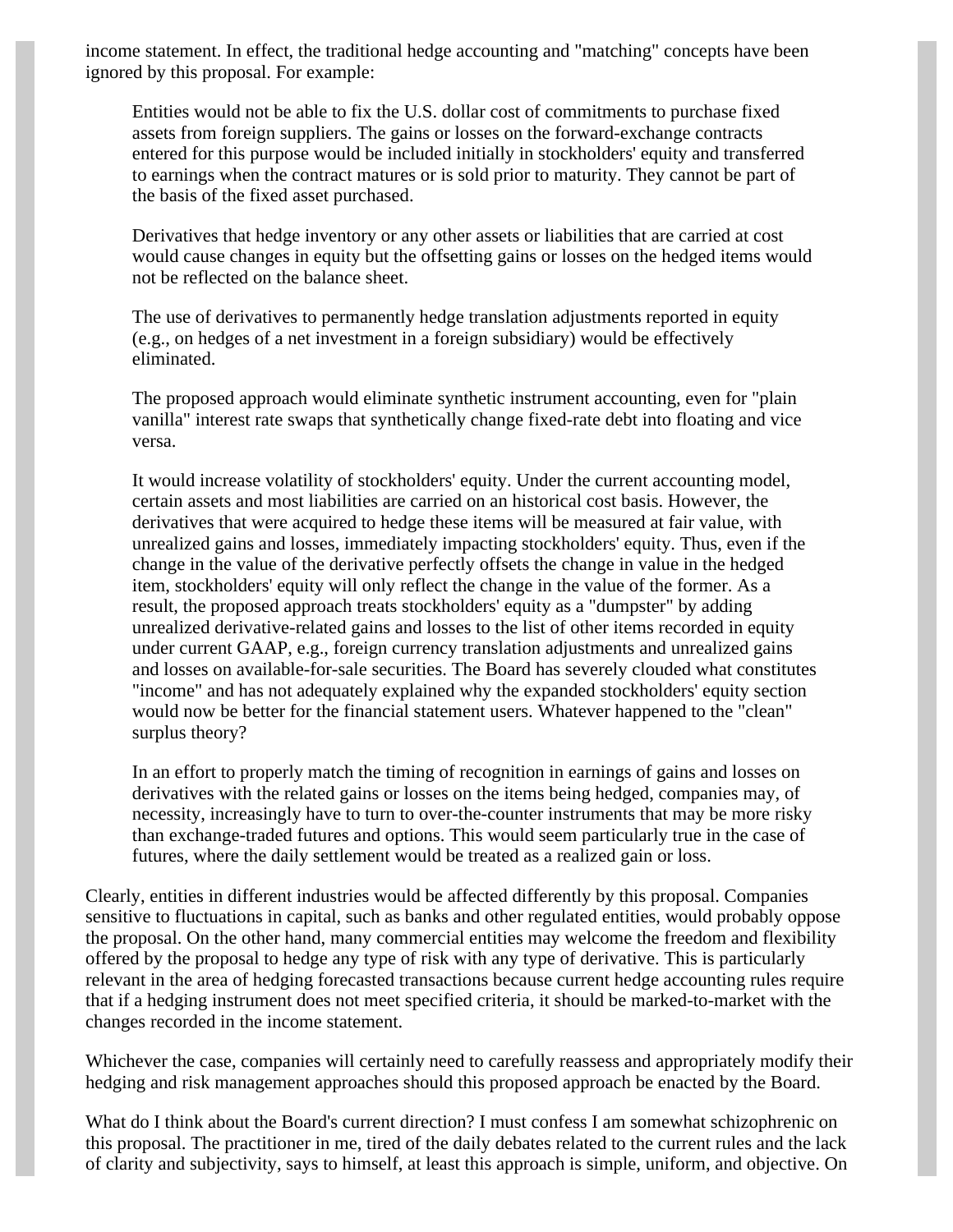the other hand, the theoretical accountant in me, perhaps too used to the "matching" concept and the notion that a meaningful portrayal of earnings is the keystone of financial reporting, is troubled by this proposal. While it would now capture all derivatives on the balance sheet, it would do so, in my view, at a high cost. In further expanding the use of stockholders' equity as a dumping ground, it, in my view, further dilutes the meaning of earnings and net income. All this is at a time when, according to the Jenkins Committee and the AIMR study "Financial Reporting in the 1990s and Beyond," the analysts are looking for a return to the clean surplus approach with an ability to capture and distinguish within net income the results of all activities.

Overall, it seems to me that the approach that the Board seemed headed toward in its June 1993 Report on Deliberations was more promising. That is an approach that would recognize that one size does not fit all in terms of accounting for derivatives. For financial institutions and other entities that manage portfolios of both on- and off-financial instruments, it seems to me that the right answer in the end is mark-to-market or fair value for all financial instruments, including derivatives. However, when you get to hedging of other exposures that are not yet recorded on the balance sheet or are related to assets or liabilities that are not carried at fair value, then a more traditional hedge accounting model should be permitted. However, its use should be circumscribed to those situations where the intent and effect is clear and virtually certain.

Before leaving the subject of accounting and disclosure, I think it is important to realize that while added detailed disclosures and a better and more comprehensive set of accounting rules are clearly necessary and desirable, they are not the only and maybe even not the best way of conveying information on a company's use of derivatives and on its over-all financial risk profile. In that regard, we should remember that over the past five to seven years there has sprung up the discipline of financial risk management, involving highly quantitative techniques that are designed to quantify in a standardized way the extent of market risk inherent in a particular portfolio of financial instruments and related derivatives, and, indeed, the financial risk across all the portfolios in an institution. Out of this has come a concept of value-at-risk, which is a measure of the potential loss resulting from hypothetical changes in market factors such as interest rates and foreign exchange rates for a given time period. For example, a particular institution might define its value-at-risk as the potential daily loss across all the financial instruments in its portfolio that would result from adverse market movements within, say, a 95 percent confidence level. By providing this sort of benchmark, the company is not only providing a measure of the riskiness of its portfolio but is also indirectly conveying information about the extent to which it hedges or speculates. Now, a number of major financial institutions are already providing this type of disclosure, and its use is being increasingly endorsed by the SEC and other regulators. In this regard, I think an analogy can be made between the development of this kind of quantitative discipline and its possible use as a benchmark disclosure with the development many years ago of actuarial techniques and their subsequent use in pension accounting and disclosures.

Let me move briefly now to some of the auditing issues relating to derivatives and how these have, for example, impacted our practice. We, of course, audit a wide spectrum of entities across all industry sectors. Ten years ago it was largely only the securities firms where we had to worry to any great extent about auditing derivatives. This is no longer the case. And thus, we have had to meet this challenge by training our people, by developing new tools, including, for example, derivatives controls questionnaires, and by developing or purchasing our own valuation models. It has also opened up major new service areas for us, such as financial risk management consulting and internal control-related services. For example, starting about three to four years ago, we decided to create a global financial risk management practice consisting of professional financial risk managers, and we now have core groups in New York, London, and Tokyo that can go into a company or institution, map and quantify its financial risks, and advise on risk management strategies' and related systems, procedures, and controls. Often, in more complex situations, we use these individuals as part of our audit evaluation of a particular company. I noted that we have created or purchased a variety of derivatives valuation models and have trained many of our staff on these. In certain circumstances, however, a client -- most notably a derivatives product dealer -- may have certain very complex or long-dated instruments in its portfolio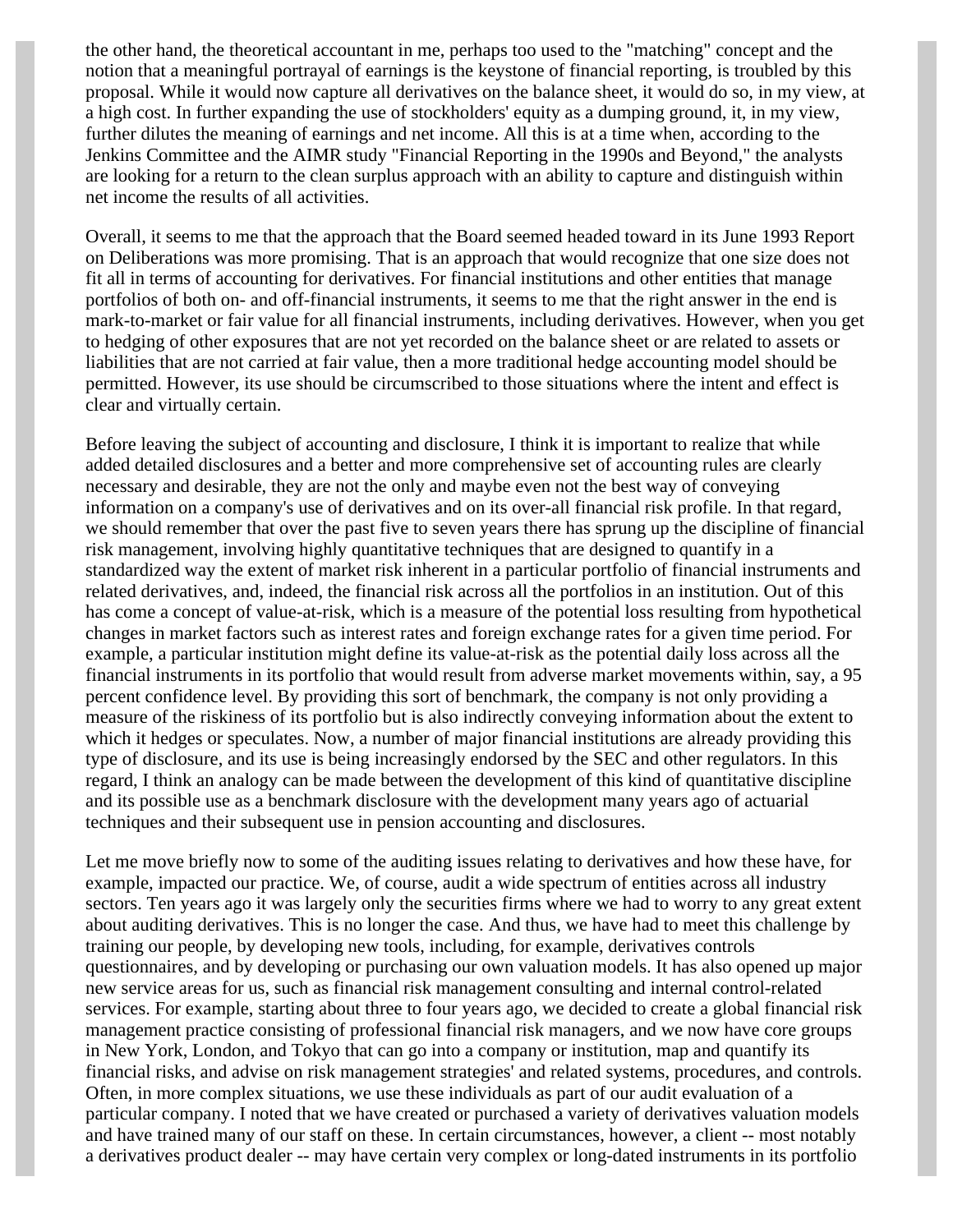(for example, a 40-year Swedish krona swap containing a series of embedded caps and floors). In such circumstances, we have turned to outside specialists to help us assess the reasonableness of the client's valuation procedures, methodologies, and end results. A number of these outside specialists come from academia, such names as Hull and White, and Gifford Fong, to name a few.

Finally, I would like to leave you with a few thoughts and perhaps suggestions regarding how all this may impact on your activities. First, of course, there are curriculum issues. Just as we have had to train our people to understand derivatives, how companies use them, and what the audit, accounting, and disclosure implications are, I believe that this subject matter needs, as appropriate, to be built into your accounting and auditing courses. In today's world, I believe this would be a serious omission. Enough said. Secondly, with regard to academic research, this whole area provides very fertile ground. With all the fuss in the past year, with new disclosures and with likely changes in the accounting rules, there would seem to be a whole host of opportunities for academic research on, for example, how each of these things has impacted stock prices overall, particular industries, particular companies, and how new regulations, new disclosures, and new accounting rules impact companies' approaches to risk management. I hope that my comments here tonight may have stimulated your thoughts on other areas for research.

In closing, I would just say that derivatives are clearly here to stay and that it is important that we all understand that, if used properly, they can be extremely valuable financial tools, but that, as events of the past year have shown, if not properly understood or controlled, they can be extremely dangerous to a particular entity. I am optimistic that recent events, while certainly sobering, are already beginning to have a very salutary effect on the various participants in the market. That is good, because I would not mind a respite from the battlefield duty.

#### **QUESTIONS AND ANSWERS**

#### **Question:**

Sometimes these transactions really aren't as bad as they seem. It's a general image that companies that engage in derivative transactions are doing something terrible, and it may not really be terrible. Assume someone wanted to buy a house and needed to have a mortgage for \$100,000 and would have preferred a fixed rate of 9 percent. And assume he was able to get a variable rate, and then actually entered into an interest rate swap, and at the end of the day converted that transaction into a fixed rate of 8-1/2 percent. So if he just went to a bank and borrowed \$100, 000 and paid 9 but because he is high-techish had managed to end up paying 8-1/2, that would be deemed to be smart and prudent and not particularly unusual -- he accomplished something good. But on the other hand, if someone said that my neighbor is entering into derivatives and interest rate swaps, it would sound fantastically complicated and risky.

#### **Answer:**

That's a very good observation: put it all in balance. Recently, somebody tabulated the reported losses. I think the number for publicly reported losses may have added up to approximately 15 billion dollars. We are talking about a market that some have estimated at 35 trillion. So we are talking about the losses being a very small segment. Most companies are using these in a healthy way, the way they are meant to be used, without getting too exotic or beyond the natural exposures of the company. But there is that temptation out there to increase yield by using things like debt to reduce borrowing costs and be the instant hero. These are some of the things I talked about. Thank you.